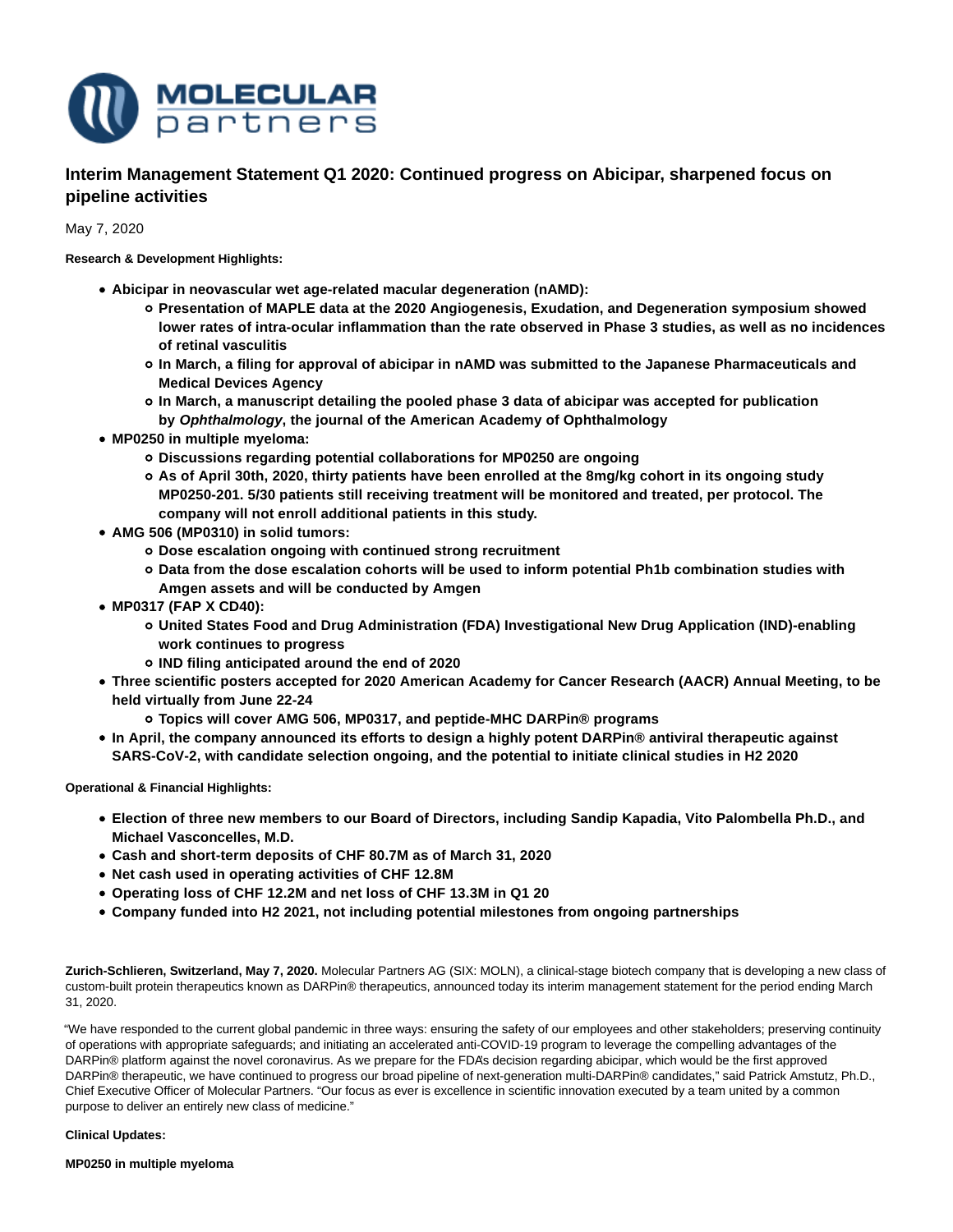MP0250 is a multi-DARPin® candidate that targets hepatocyte growth factor (HGF) and vascular endothelial growth factor (VEGF), two prominent tumor escape pathways, and has the potential to reverse adaptive resistance to standard-of-care cancer therapies.

The first phase 2 trial for MP0250 in combination with proteasome inhibitors (PIs) is evaluating MP0250 in combination with bortezomib (Velcade®) and dexamethasone in patients with multiple myeloma who have failed standard therapies. As of April 30th, 2020, thirty patients have been enrolled at the 8mg/kg cohort in its ongoing study MP0250-201. 5/30 patients still receiving treatment will be monitored and treated, per protocol. The company will not enroll any additional patients into this study. As discussed at the December 2019 R&D Day, the company is focusing on identifying collaborators best placed to accelerate this program.

### **Phase 1 trial of AMG 506 (MP0310) continues dose escalation**

For AMG 506 (MP0310), the phase 1 MP0310-CP101 trial is ongoing and dose escalation is underway. The trial will enroll up to 54 patients at three sites in France to evaluate the safety, tolerability and pharmacokinetics of AMG 506 (MP0310) in patients with locally advanced or metastatic solid tumors.

## **MP0317 (FAP x CD40) IND-enabling work continues to progress**

In Q4 2019, Molecular Partners nominated tumor-localized immune agonist MP0317 as the second DARPin® protein in the company's immunooncology pipeline. MP0317 comprises localizer (FAP) and stimulator (CD40) DARPin® domains. It is designed to activate immune cells specifically in the tumor and not in the rest of the body, potentially delivering greater efficacy with fewer side effects. Preclinical data demonstrated that the company's multi-specific FAP x CD40 DARPin® molecule induced FAP-dependent activation of B cells, dendritic cells and macrophages. As previously indicated, the company anticipates filing an IND for MP0317 around the end of 2020.

#### **Dosing ongoing in trial for MP0274 in HER2-positive solid tumors**

Recruitment for the dose escalation phase of the phase 1 trial of MP0274 continues. MP0274 is a multi-DARPin® product candidate being developed for the treatment of HER2-positive solid tumors. In preclinical trials MP0274 inhibits downstream signaling pathways, and directly kills HER2-addicted tumor cells through the induction of apoptosis. This represents a new and differentiated mode of action as compared to current standard-of-care antibodies.

#### **Abicipar: Additional filing in Japan, and data presented demonstrating improved tolerability of Abicipar in the MAPLE study**

In February 2020, at the Angiogenesis, Exudation, and Degeneration symposium, a presentation titled "Update on the Safety and Efficacy of Abicipar Pegol" was provided by Baruch D. Kuppermann, M.D., Ph.D. This presentation reviewed data from both, the 2-year follow-up data of the CEDAR and SEQUOIA phase 3 studies as well as the MAPLE study, which was a 28 week open-label study that evaluated Abicipar produced via a modified manufacturing process and has demonstrated a lower inflammation rate than the rate observed in Phase 3 studies. The data presented showed that in year 2 of the CEDAR and SEQUOIA study and in the MAPLE study there were no incidences of retinal vasculitis.

In March 2020, an application to approve abicipar for the treatment of nAMD was filed to the Japanese Pharmaceuticals and Medical Devices Agency.

#### **Balance sheet: Strong cash and equity positions as of March 2020**

Molecular Partners' financial performance for the first three months of 2020 reflects an operating cash outflow of CHF 12.8 million. Cash and short-term deposits decreased by CHF 14.4 million in Q1 2020 to CHF 80.7 million as of March 31, 2020 (year-end 2019: CHF 95.1 million).

As of March 31, 2020, the company employed 139.6 FTEs, a 14% increase year-over-year, with approximately 85% of employees serving in R&D functions.

#### **Business outlook and priorities**

In 2020, Molecular Partners anticipates regulatory decisions by the FDA and European Medicines Agency (EMA) regarding the market launch of **abicipar** for patients with nAMD. The FDA is expected to take action on the Biologics License Application (BLA) by mid-2020, and a decision from the European Commission is expected in the second half of 2020. Molecular Partners continues to work closely with its partner Allergan in the preparation and education of the market for the expected launch.

In **immuno-oncology**, recruitment of patients will continue in the phase 1 trial of MP0310 (AMG 506). Molecular Partners and Amgen expect to collect initial data from this trial in H2 2020.

In **oncology**, the company intends to conclude its phase 2 trial of MP0250 in patients with multiple myeloma in combination with Velcade® and will pursue partnership opportunities for the MP0250 program. The company further plans in 2020 to establish dosing and clinical strategy for MP0274, as that therapeutic candidate concludes its phase 1 dose escalation.

Additionally, Molecular Partners will continue to advance its **immuno-oncology research pipeline**, specifically the MP0317, the CD3 DARPin® T cell-engager platform and peptide-MHC programs.

#### **Financial outlook 2020**

For the FY 2020, at constant exchange rates, the company continues to expect total expenses of CHF 60-70 million, of which around CHF 6 million will be non-cash effective costs for share-based payments, International Financial Reporting Standards (IFRS) pension accounting and depreciations.